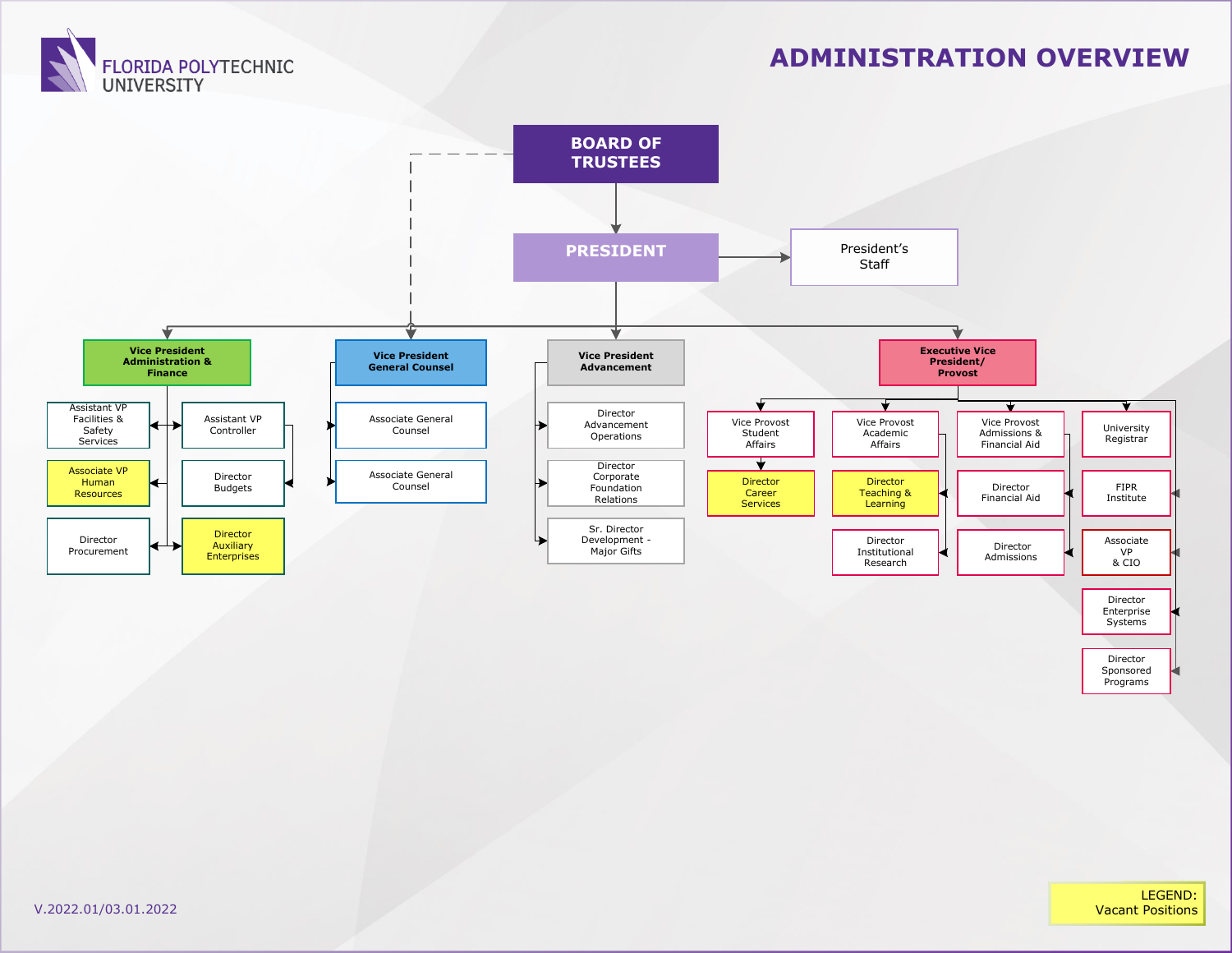

#### **OFFICE OF THE PRESIDENT**

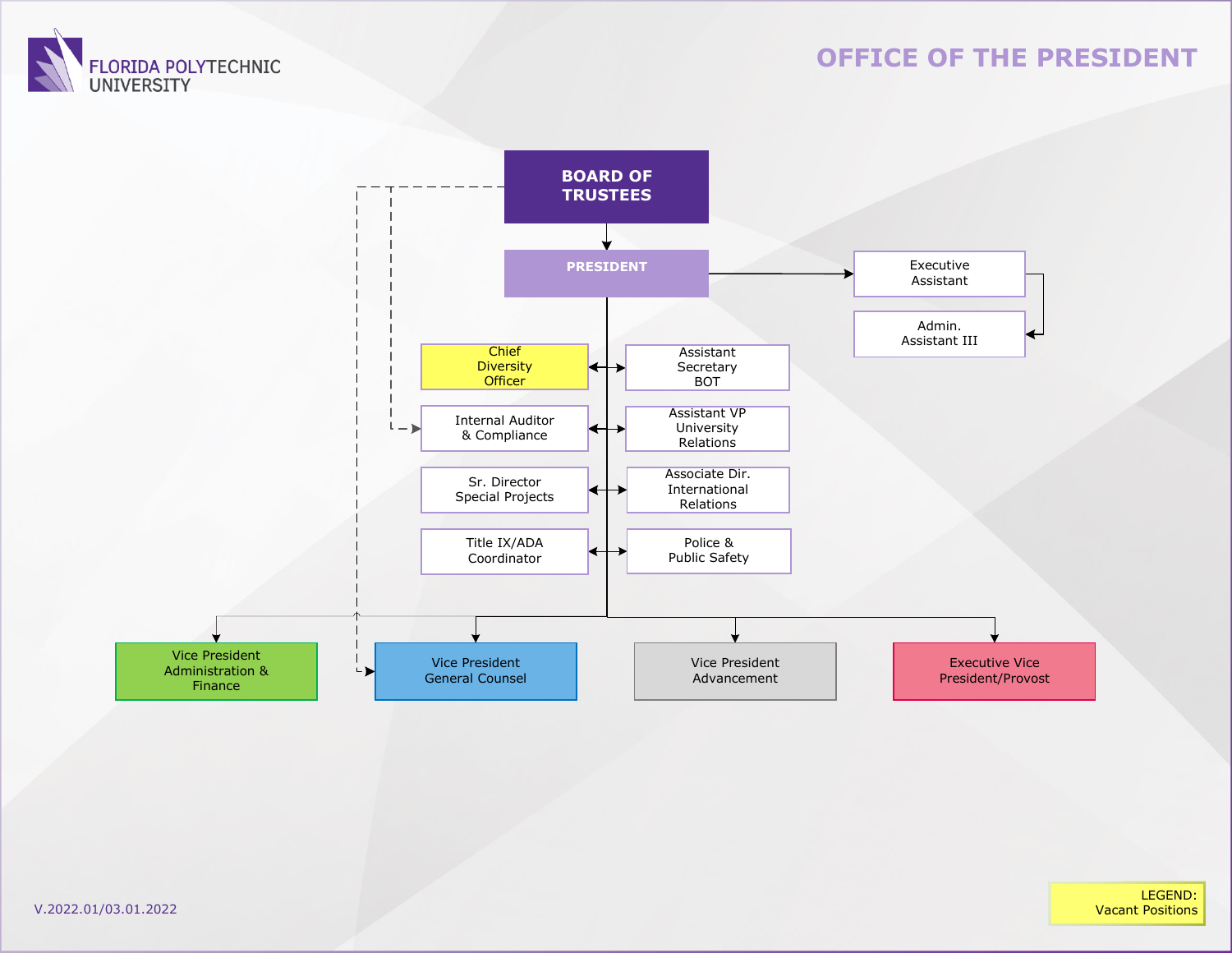

# **GENERAL COUNSEL DIVISION**





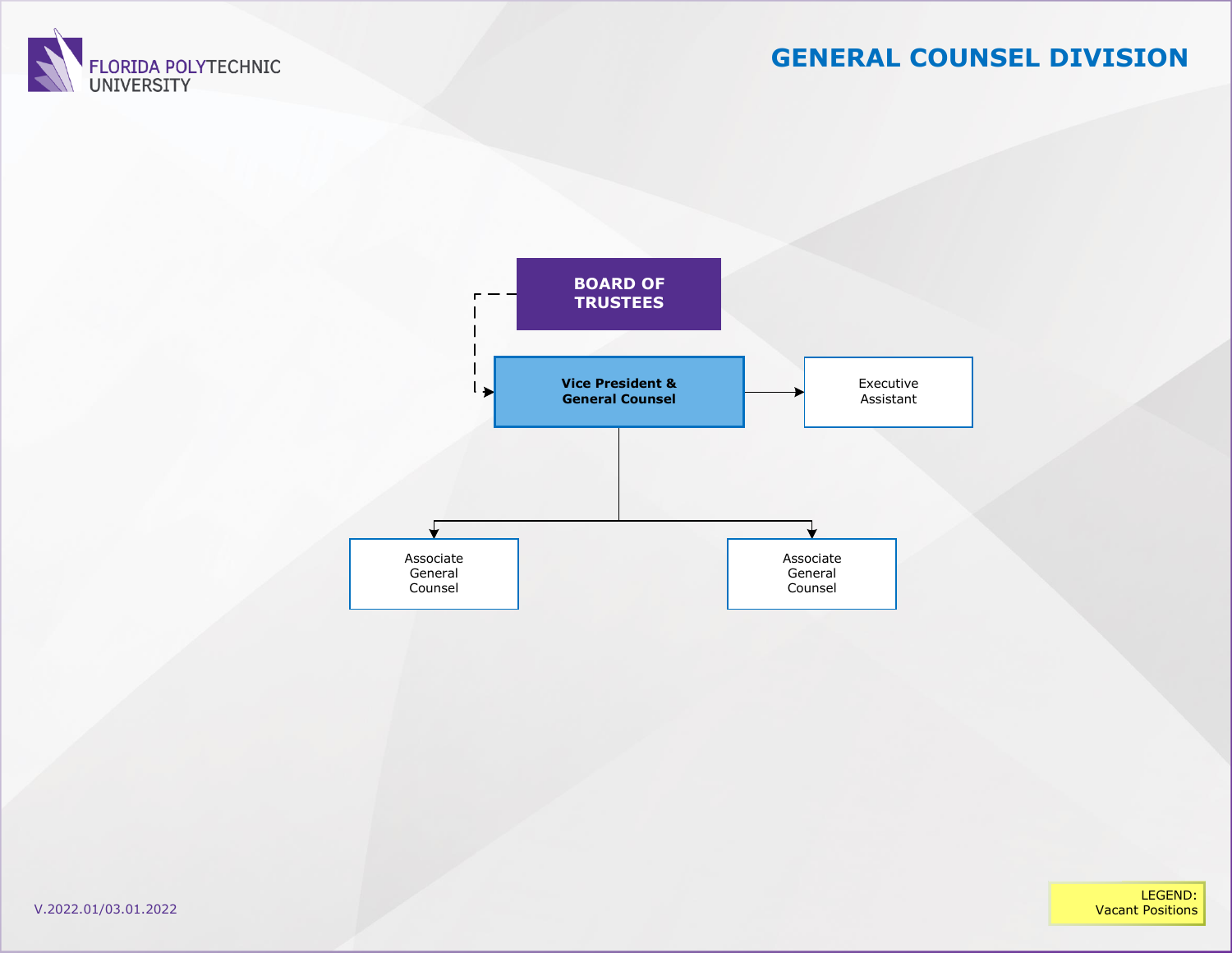#### **ADVANCEMENT DIVISION**





LEGEND:<br>Vacant Positions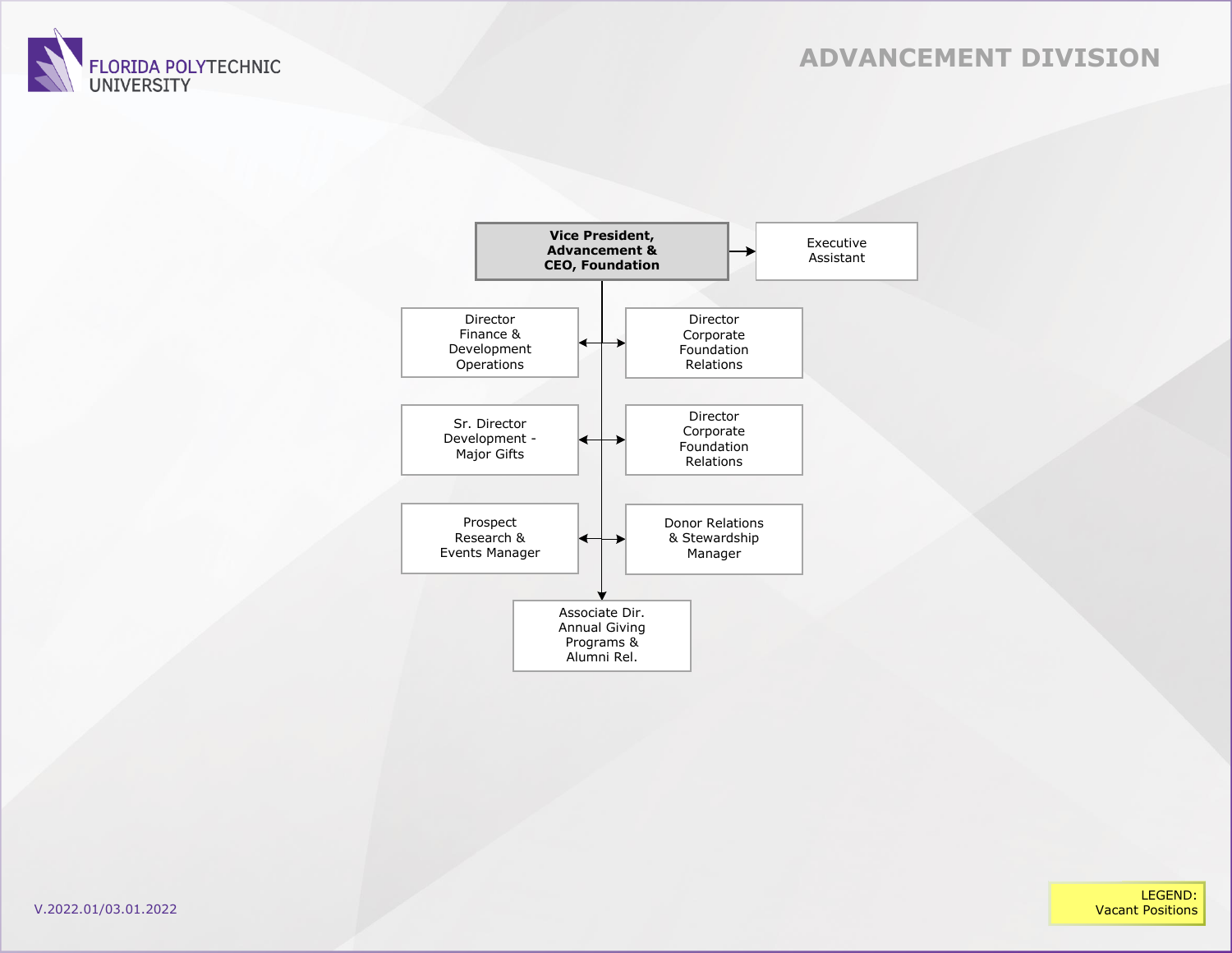

#### **ADMINISTRATION & FINANCE DIVISION**

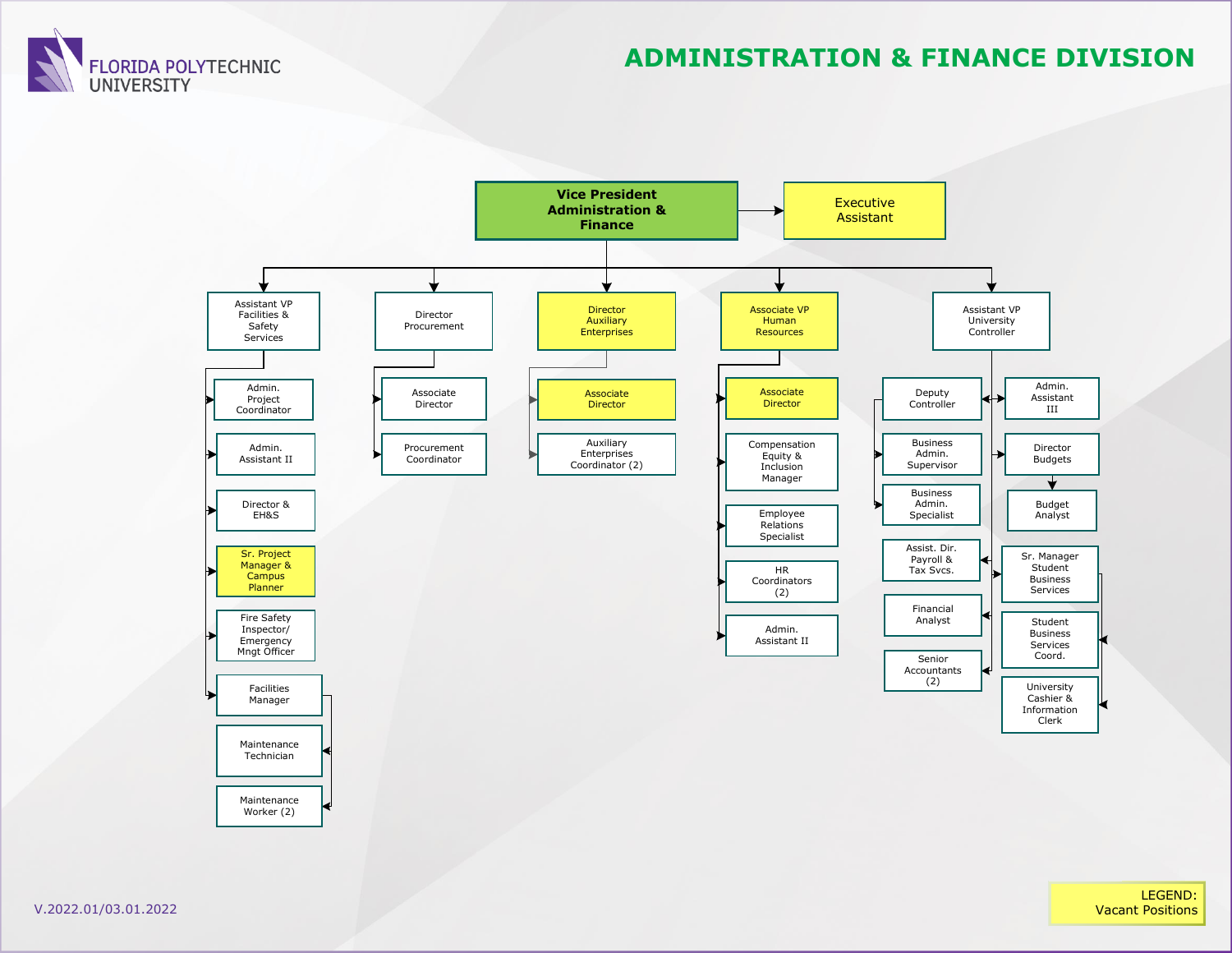**FLORIDA POLYTECHNIC UNIVERSITY** 

## **ACADEMIC AFFAIRS DIVISION**



LEGEND: